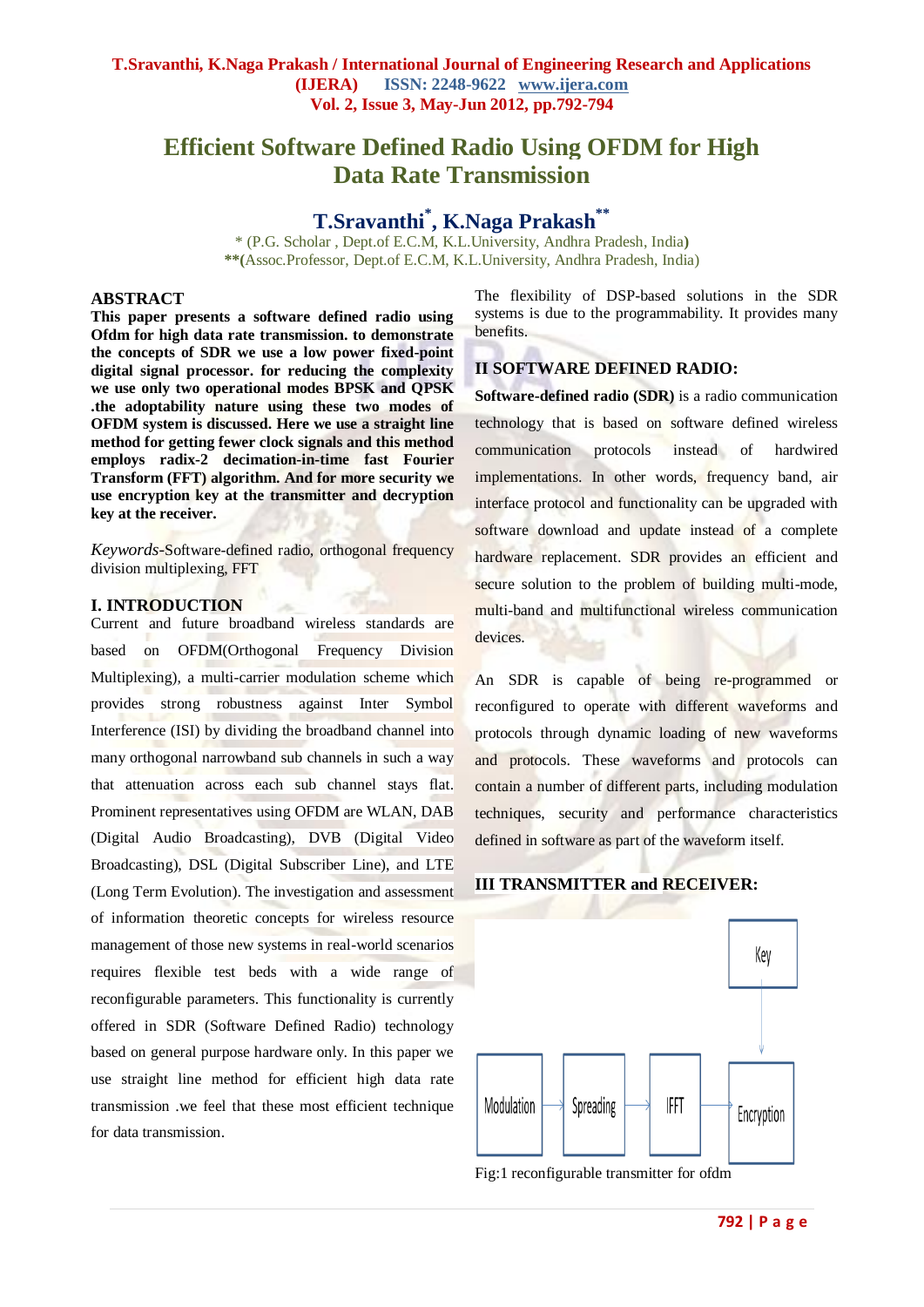### **T.Sravanthi, K.Naga Prakash / International Journal of Engineering Research and Applications (IJERA) ISSN: 2248-9622 www.ijera.com Vol. 2, Issue 3, May-Jun 2012, pp.792-794**

From fig 1 first for sending the data we perform the modulation and after that we perform the spreading and for OFDM we carry out of the data symbol –modulated spectrum don the transmitter end ,giving a N-point time multi carrier signal which we send out this would imply that there are N frequency bins in the spectrum. For converting frequency domain to time domain we use ifft. in the same way from fig2 we perform the inverse operations like demodulation and de spreading and for converting time to frequency domain we use fft algorithm and for security purposes we use encryption key in the transmitter and decryption key in the receiver.





# **IV ADAPTIBILITY:**

The Software-Based Transceiver Enjoys Its Flexibility And Adaptability For Many Applications. For Example, Certified Software Components Compliant With 802.11 Wi-Fi Standards Are Guaranteed To Be Interoperable With Other Modules.

BPSK (also sometimes called PRK, Phase Reversal Keying, or 2PSK) is the simplest form of phase shift keying (PSK). It uses two phases which are separated by 180° and so can also be termed 2-PSK. It does not particularly matter exactly where the constellation points are positioned, and in this figure they are shown on the real axis, at 0° and 180°. This modulation is the most robust of all the PSKs since it takes the highest level of noise or distortion to make the [demodulator](http://en.wikipedia.org/wiki/Demodulator) reach an incorrect decision. It is, however, only able to modulate at 1 bit/symbol (as seen in the figure) and so is unsuitable for high data-rate applications.

In the presence of an arbitrary phase-shift introduced by the [communications channel,](http://en.wikipedia.org/wiki/Communications_channel) the demodulator is unable to tell which constellation point is which. As a result, the data is often [differentially encoded](http://en.wikipedia.org/wiki/Phase-shift_keying#Differential_encoding) prior to modulation.



Fig:3 Constellation diagram example for BPSK.

The general form for BPSK follows the equation:

$$
s_n(t) = \sqrt{\frac{2E_b}{T_b}} \cos(2\pi f_c t + \pi (1 - n)), n = 0, 1.
$$

# **V QUADRATURE PHASE SHIFT KEYING:**

Sometimes this is known as quaternary PSK, quadriphase PSK, 4-PSK, or 4[-QAM.](http://en.wikipedia.org/wiki/QAM) (Although the root concepts of QPSK and 4-QAM are different, the resulting modulated radio waves are exactly the same.) QPSK uses four points on the constellation diagram, equispaced around a circle. With four phases, QPSK can encode two bits per symbol, shown in the diagram with [gray coding](http://en.wikipedia.org/wiki/Gray_coding) to minimize the [bit error rate](http://en.wikipedia.org/wiki/Bit_error_rate) (BER)- sometimes misperceived as twice the BER of BPSK.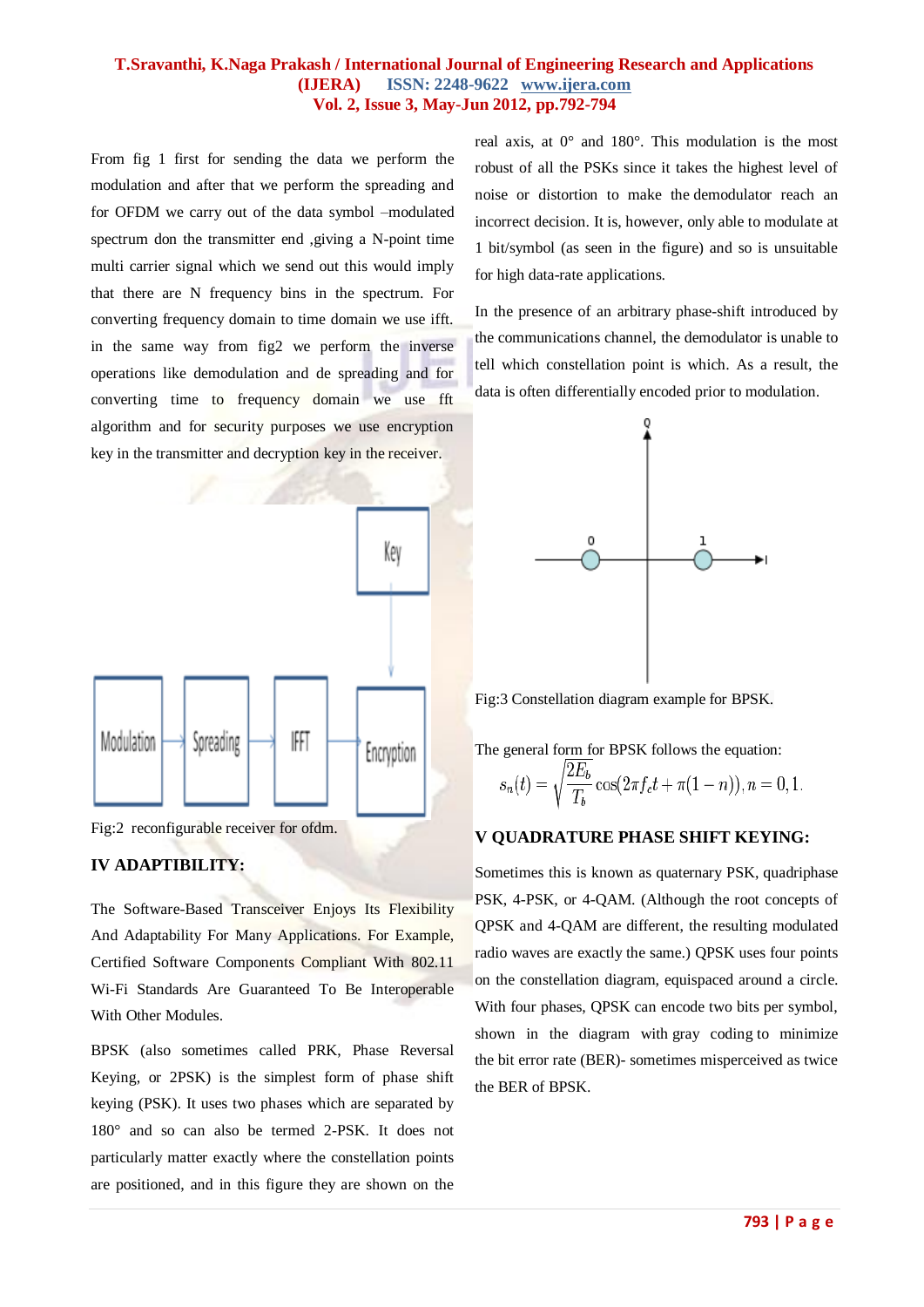## **T.Sravanthi, K.Naga Prakash / International Journal of Engineering Research and Applications (IJERA) ISSN: 2248-9622 www.ijera.com Vol. 2, Issue 3, May-Jun 2012, pp.792-794**



Fig4: Constellation diagram for QPSK wit[h Gray coding.](http://en.wikipedia.org/wiki/Gray_coding) Each adjacent symbol only differs by one bit**.**

# **VI EXPERIMENTAL RESULTS:**

As shown in Fig. 5, the coherent BPSK- and QPSK-OFDM systems have the same BER and agreed with the theoretical bit error rate (BER). Note that the QPSK-OFDM system employs I- and Q-channels, named as dI and dQ for BER testing as depicted in Fig. 5.





It can be seen that the straight-line QPSK OFDM code requires a slightly higher clock cycles than that of BPSKOFDM as shown in Fig. 6. This shows that given the same channel bandwidth, the QPSK-OFDM system enjoys twice the amount of data bit transmission as the BPSK-OFDM system, with only a slightly increase in computational clock cycles.



Fig. 6. Comparison of straight-line code for BPSK- and QPSKOFDM - Length vs. Clock Cycles.

# **VII CONCLUSIONS:**

We present a software defined radio using ofdm is reconfigurable system by using fixed point signal processor.Thus the basic concepts of SDR architecture and OFDM have been studied and the various sections that are needed to reduce ISI are analyzed. The OFDM system is carried out in digital domain and can be easily implemented in SDR. The performance of the system is very efficient, flexible and fast and having high data rate transmission.

## **VIII REFERENCES:**

[1] Rivet et al., "A disruptive architecture dedicated to software-defined radio," IEEE Trans. Circuits Syst II: Express Briefs, vol. 55, no. 4, April 2008, pp. 344-348.

[2]B. Kelley, "Software Defined Radio for Broadband OFDM Protocols," Proc. IEEE Intern. Conf. Systems, Man, Cybernetics, San Antoniou, TX, Oct. 2009, pp. 2309-2314.